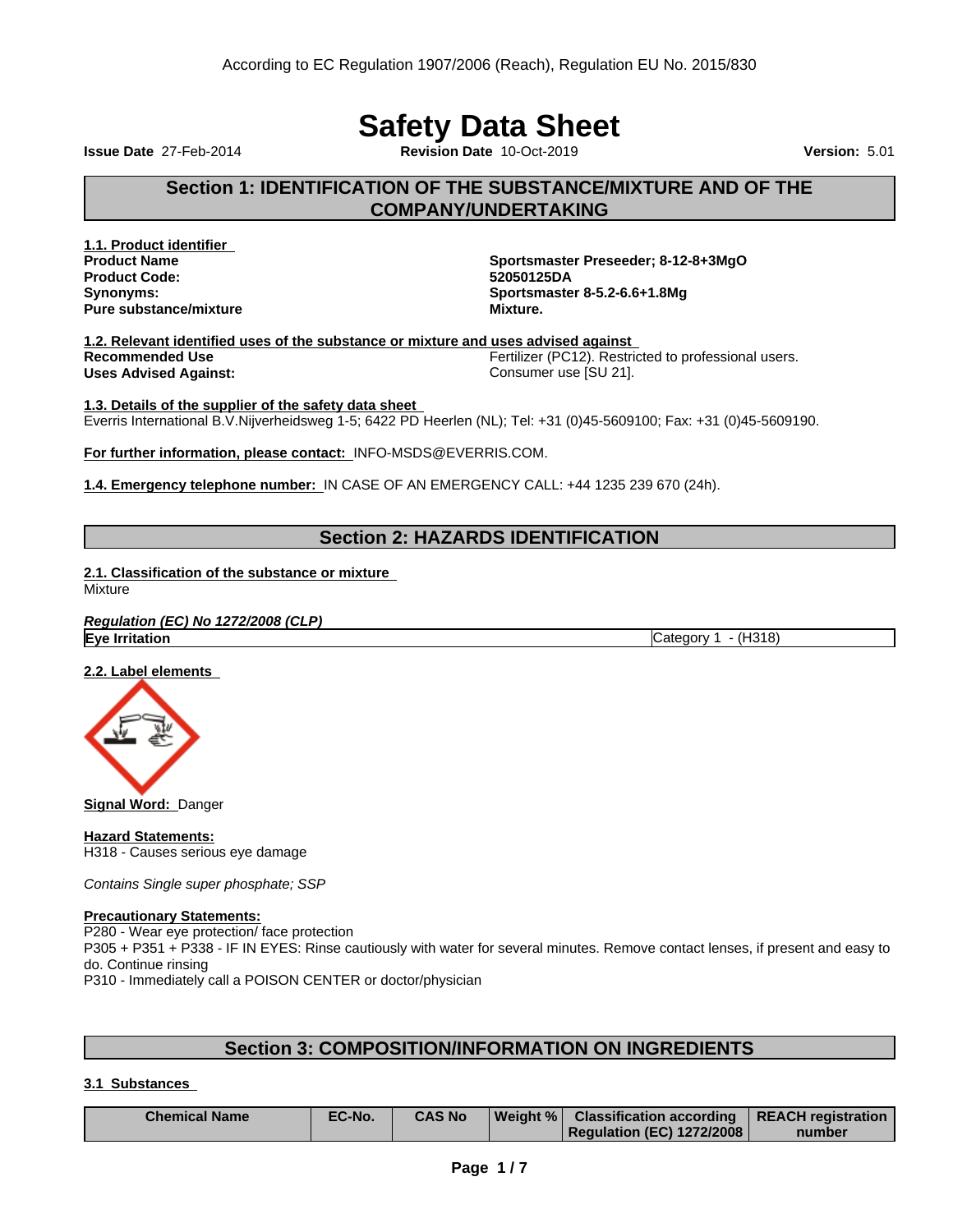|                                        |           |           |          | <b>ICLP1</b>      |                  |
|----------------------------------------|-----------|-----------|----------|-------------------|------------------|
| Single super phosphate; SSP            | 232-379-5 | 8011-76-5 | 25 - 40% | Eye Dam. 1 (H318) | 01-2119488967-11 |
| Magnesium carbonate; MgCO <sub>3</sub> | 208-915-9 | 546-93-0  | $-5%$    | Not classified    | 01-2119523999-20 |

*Full text of H- and EUH-phrases: see section 16*

## **Section 4: FIRST AID MEASURES**

#### **4.1. Description of first aid measures**

| <b>General Advice:</b> | First aid measures should be executed by trained personnel only.                                                                   |
|------------------------|------------------------------------------------------------------------------------------------------------------------------------|
| <b>Inhalation</b>      | Move to fresh air. If symptoms persist, call a physician.                                                                          |
| <b>Skin Contact:</b>   | Remove and wash contaminated clothing before re-use.                                                                               |
| <b>Eye Contact:</b>    | Rinse immediately with plenty of water, also under the eyelids, for at least 15 minutes. If<br>symptoms persist, call a physician. |
| Ingestion:             | If swallowed, seek medical advice immediately and show this container or label. Do NOT<br>induce vomiting.                         |
|                        |                                                                                                                                    |

## **4.2. Most important symptoms and effects, both acute and delayed**

None under normal processing

## **4.3. Indication of any immediate medical attention and special treatment needed**

None under normal processing.

## **Section 5: FIRE FIGHTING MEASURES**

**5.1. Extinguishing media**

*Suitable Extinguishing Media:* Coordinate fire extinguishing measures to fire in surrounding area.

**Unsuitable Extinguishing Media: High volume water jet. High volume water jet.** 

## **5.2. Special hazards arising from the substance or mixture**

Thermal decomposition can lead to release of irritating and toxic gases and vapors.

## **5.3. Advice for firefighters**

Use extinguishing agent suitable for type of surrounding fire. In the event of fire and/or explosion do not breathe fumes. Firefighters should wear self-contained breathing apparatus and full firefighting turnout gear.

## **Section 6: ACCIDENTAL RELEASE MEASURES**

## **6.1. Personal precautions, protective equipment and emergency procedures**

**Personal Precautions:** Use personal protective equipment.

**For Emergency Responders:** Use personal protection recommended in Section 8.

## **6.2. Environmental precautions**

Do not allow material to contaminate ground water system. Do not flush into surface water or sanitary sewer system. Local authorities should be advised if significant spillages cannot be contained.

## **6.3. Methods and material for containment and cleaning up**

| Methods for Containment: | Prevent further leakage or spillage if safe to do so.      |
|--------------------------|------------------------------------------------------------|
| Methods for Cleanup:     | Sweep up and shovel into suitable containers for disposal. |

#### **6.4. Reference to other sections**

§ 8, 12, 13.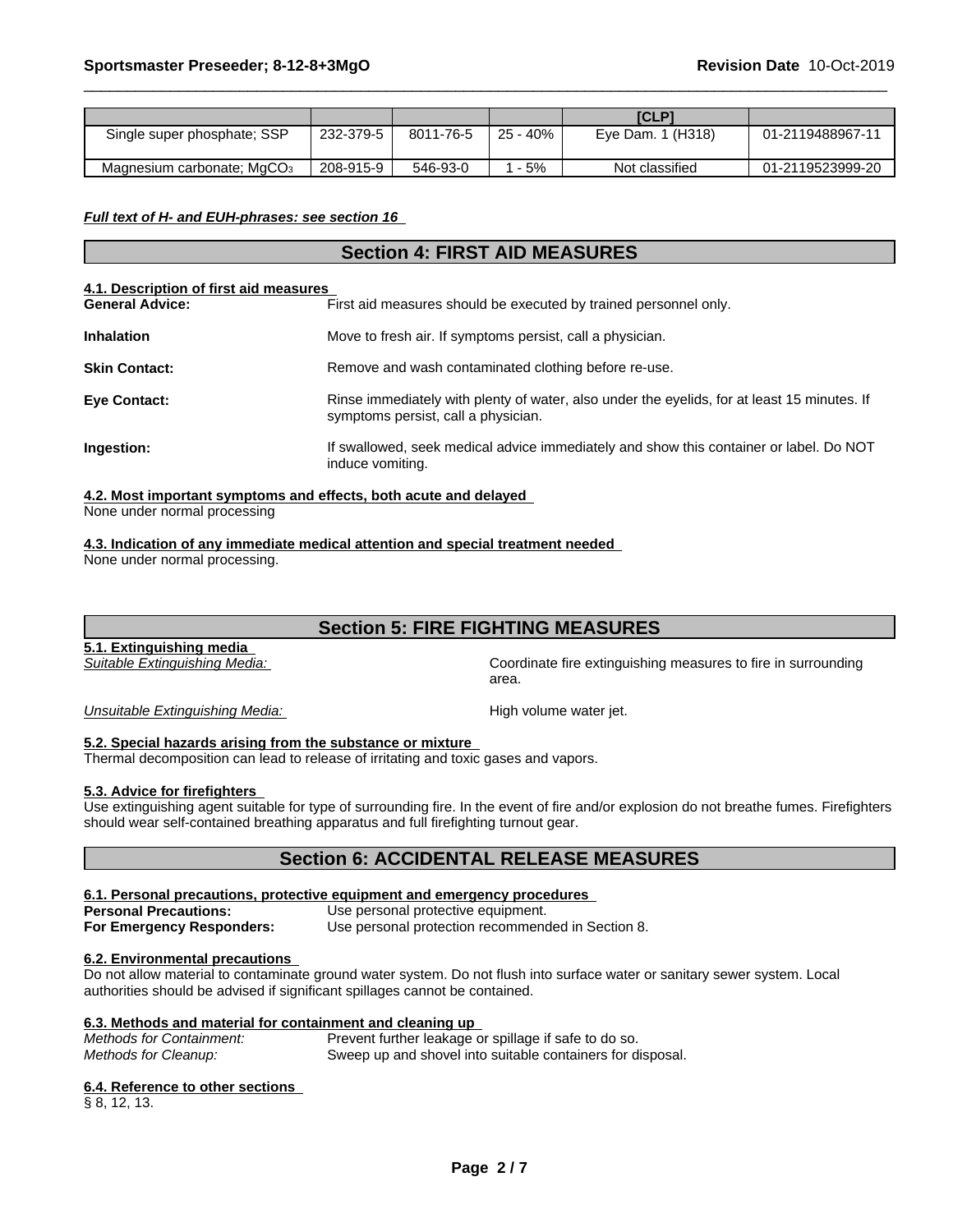## **Section 7: HANDLING AND STORAGE**

## **7.1. Precautions for safe handling**

General hygiene considerations: Handle in accordance with good industrial hygiene and safety practice. Use personal protection recommended in Section 8. When using, do not eat, drink or smoke.

# **7.2. Conditions for safe storage, including any incompatibilities**

LGK (Germany) 13

#### **7.3. Specific end use(s)**

Store in original container. Keep tightly closed in a dry, cool and well-ventilated place. Keep away from food, drink and animal feeding stuffs. Protect from extreme temperatures. Packaging Materials: Store in original container. Store in a closed container.

Specific use(s) Fertilizer; www.everris.com; Read and follow label instructions Exposure scenario **Exposure** Scenario **Mixture.** Not required.

# **Section 8: EXPOSURE CONTROLS/PERSONAL PROTECTION**

## **8.1. Control parameters**

| Single super phosphate; SSP            |                                                                             |
|----------------------------------------|-----------------------------------------------------------------------------|
| Bulgaria - OEL-TWAs                    | 5.0 mg/m <sup>3</sup> TWA (listed under Double superphosphate)              |
| Magnesium carbonate; MgCO <sub>3</sub> |                                                                             |
| Australia                              | 10 mg/m <sup>3</sup> TWA inhalable dust                                     |
| <b>FR - OEL - 8h VMEs</b>              | TWA: $10 \text{ ma/m}^3$                                                    |
| Korea - ISHA - OEL - TWAs              | 10 mg/m <sup>3</sup> TWA (Serial No. 493)                                   |
| Malaysia                               | 10 mg/m <sup>3</sup> TWA (particulate matter containing no Asbestos and <1% |
|                                        | crystalline Silica)                                                         |
| Switzerland                            | TWA: $3 \text{ ma/m}^3$                                                     |
| UK EH40 WEL (8h)                       | LTEL (8hr TWA) $10\,\text{mg/m}^3$                                          |
|                                        |                                                                             |

## **Derived No Effect Level (DNEL)**

#### **Predicted No Effect Concentration (PNEC)** No data available

## **8.2. Exposure controls**

| Personal protective equipment |                                                                                      |
|-------------------------------|--------------------------------------------------------------------------------------|
| <b>Eye/Face Protection</b>    | Wear eye/face protection                                                             |
| <b>Hand protection</b>        | Gloves. Nitrile rubber (0.26 mm). Break through time. > 8 h.                         |
| <b>Respiratory Protection</b> | Not required; except in case of aerosol formation. In case of mist, spray or aerosol |
|                               | exposure wear suitable personal respiratory protection and protective suit           |
| Skin and body protection:     | Lightweight protective clothing                                                      |
| <b>Hygiene Measures:</b>      | When using, do not eat, drink or smoke. Remove and wash contaminated clothing before |
|                               | re-use. Wash hands before stopping and immediately after handling.                   |

## **Section 9: PHYSICAL AND CHEMICAL PROPERTIES**

## **9.1. Information on basic physical and chemical properties Physical State:** Solid and Solid State: Solid State: Solid and Solid Solid Solid and Solid Solid State: Solid and Solid State State State State State State State State State State State State State State State State State Appearance: **Color:** dark grey.

**Odor:** None **None** *None* None **None** None **None** None **None** None **None** None **None** None **None** None **None** None **None** None **None** None **None** None **None** None **None** None **None** None **None** None **None** None **None** Non **Bulk density:** 900 - 1100 kg/m<sup>3</sup> **Melting Point/Freezing Point: Boiling Point/Range:** Solid. Not applicable.<br> **Flash Point:** Solid. Not applicable.<br>
Solid. Not applicable.

Solid. Not applicable.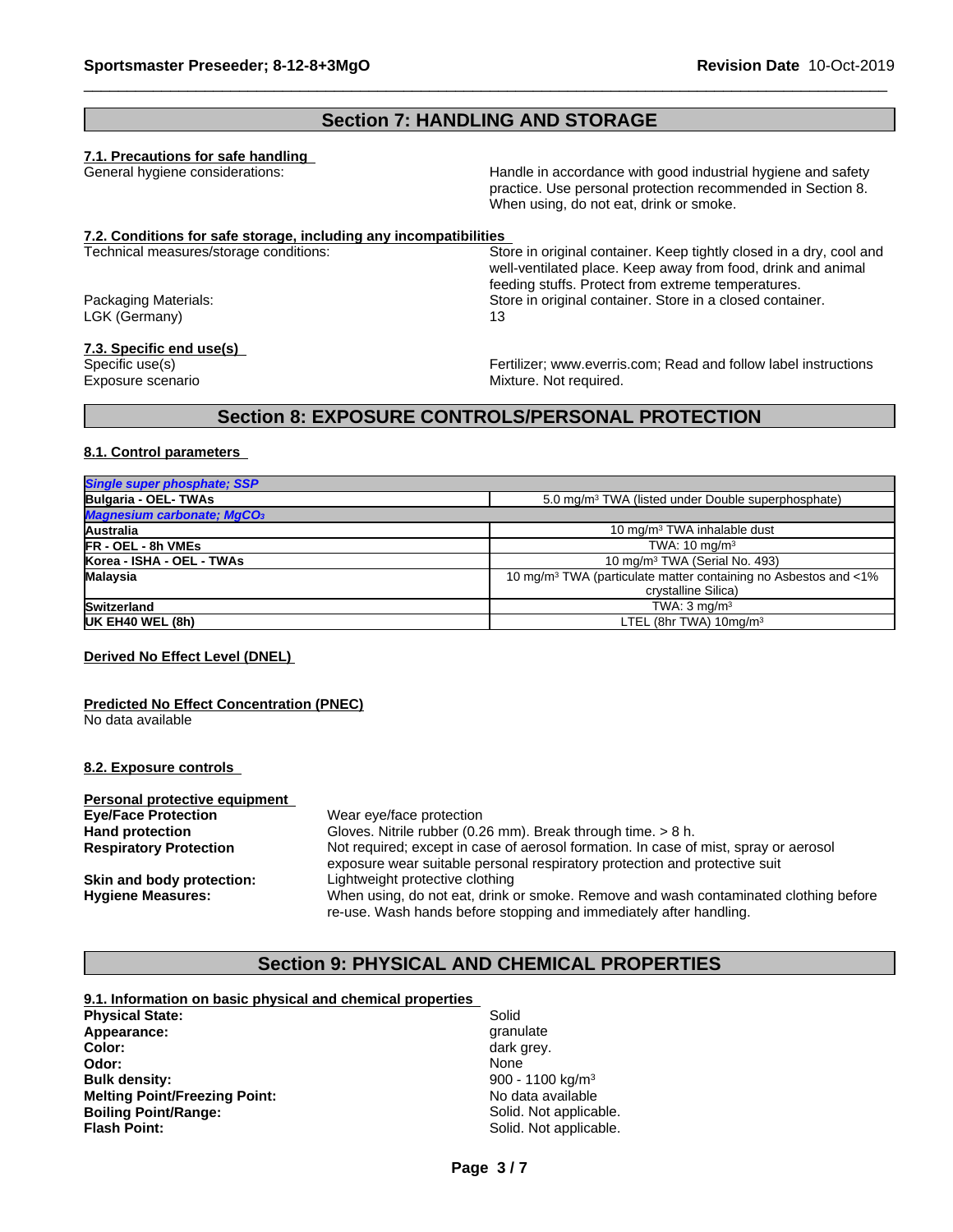**Evaporation Rate:** Solid. Not applicable. **Flammability (solid, gas):** Not flammable **Vapor Pressure:** The Solid Mot applicable. **Vapour density Solid.** Not applicable. **Relative density No data available Relative density No data available Water Solubility:** No data available **Solubility(ies)**<br> **Partition Coefficient:**<br> **Partition Coefficient:**<br> **Partition Coefficient: Partition Coefficient: Autoignition Temperature:** No data available **Decomposition temperature:** No data available **9.2. Other information VOC Content (%):** Solid. Not applicable.

**Explosive Properties:** Doesn't present explosion hazard.

## **Section 10: STABILITY AND REACTIVITY**

## **10.1. Reactivity**

Not reactive.

## **10.2. Chemical stability**

Stable under normal conditions. **10.3. Possibility of hazardous reactions** None under normal processing. Thermal decomposition can lead to release of irritating and toxic gases and vapors.

## **10.4. Conditions to avoid**

Nitrogen oxides (NOx).

## **10.5. Incompatible materials**

Keep away from catalysts like derivates of hexavalent chromium and metal halides. Keep away from flammable products (fuels) like charcoal, wood, flour, soot etc.

#### **10.6. Hazardous decomposition products**

None under normal processing. Thermal decomposition can lead to release of irritating and toxic gases and vapors.

# **Section 11: TOXICOLOGICAL INFORMATION**

## **11.1. Information on toxicologicaleffects**

## **Product Information**

If this product is a mixture, the classification is not based on toxicology studies for this product, but is based solely on toxicology studies for ingredients found within this product. More detailed substance and/or ingredient information may be provided in the other sections of this SDS

| Information on the Likely Routes of Exposure (inhalation, ingestion, skin and eye contact): |                                                                                      |  |  |
|---------------------------------------------------------------------------------------------|--------------------------------------------------------------------------------------|--|--|
| Inhalation                                                                                  | Inhalation of dust in high concentration may cause irritation of respiratory system. |  |  |
| Eye contact                                                                                 | May cause slight irritation.                                                         |  |  |
| <b>Skin Contact</b>                                                                         | May cause irritation.                                                                |  |  |
| Ingestion                                                                                   | May cause gastrointestinal discomfort if consumed in large amounts.                  |  |  |
| <b>Information on Toxicological Effects</b>                                                 |                                                                                      |  |  |

# None known **Acute Toxicity<br>Unknown Acute Toxicity:**

0% of the mixture consists of ingredient(s) of unknown toxicity.

## **Delayed and Immediate Effects as well as Chronic Effects from Short and Long-Term Exposure:**

If this product is a mixture, the classification is not based on toxicology studies for this product, but is based solely on toxicology studies for ingredients found within this product. More detailed substance and/or ingredient information may be provided in the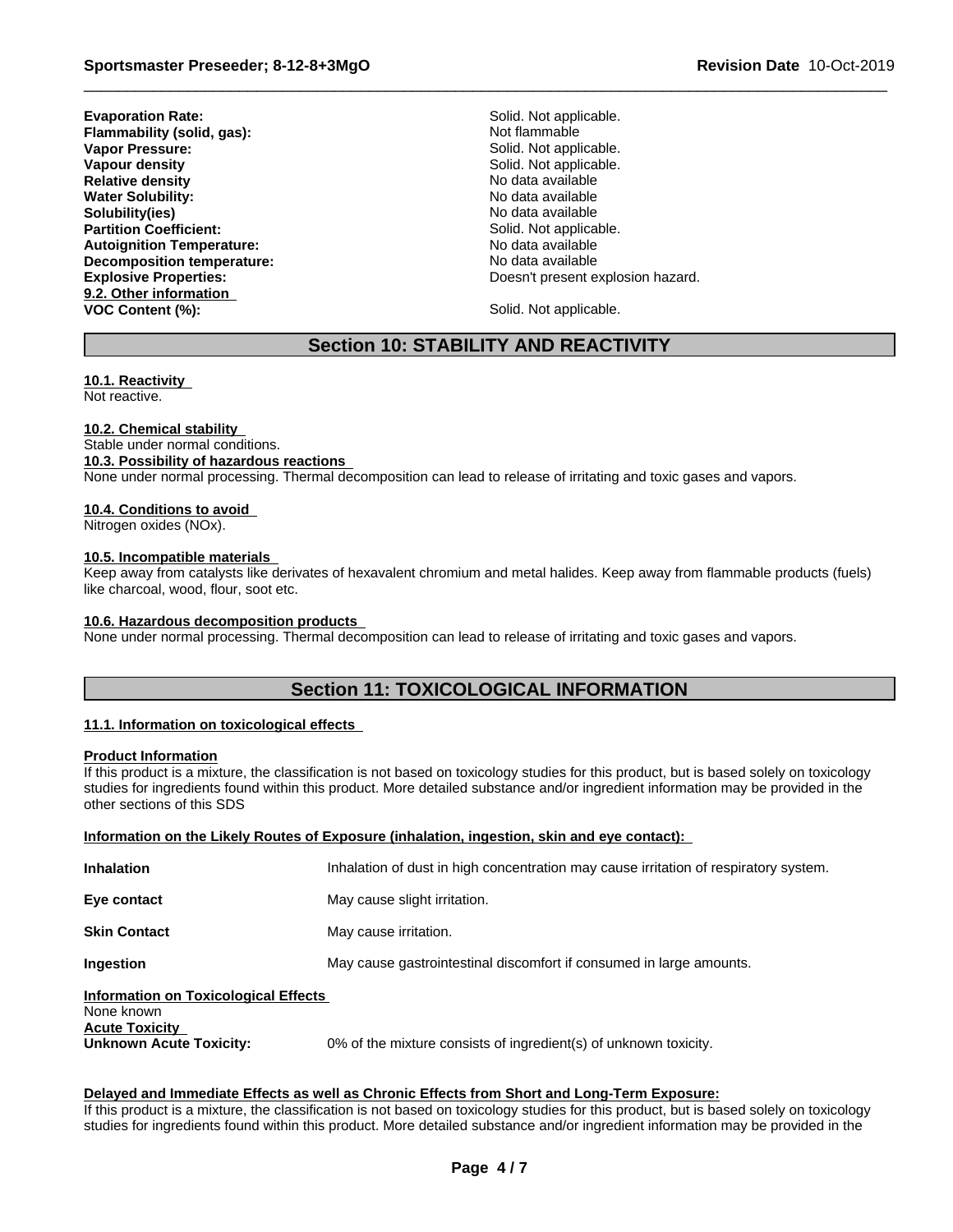other sections of this SDS

| Serious eye damage/eye irritation | Classification based on individual ingredients of the mixture. |
|-----------------------------------|----------------------------------------------------------------|
| Respiratory or skin sensitization | Classification based on individual ingredients of the mixture. |
| <b>Germ Cell Mutagenicity</b>     | Classification based on individual ingredients of the mixture. |
| Carcinogenicity                   | Classification based on individual ingredients of the mixture. |
| <b>Reproductive Toxicity</b>      | Classification based on individual ingredients of the mixture. |
| <b>STOT - Single Exposure</b>     | Classification based on individual ingredients of the mixture. |
| <b>STOT - Repeated Exposure</b>   | Classification based on individual ingredients of the mixture. |
| <b>Aspiration Hazard</b>          | Classification based on individual ingredients of the mixture. |

## **Section 12: ECOLOGICAL INFORMATION**

**12.1. Toxicity**

**Ecotoxicity**<br> **Ecotoxicity** Should not be released into the environment<br>
O% of the mixture consists of components(s) 0% of the mixture consists of components(s) of unknown hazards to the aquatic environment.

**12.2. Persistence and degradability**

**12.3. Bioaccumulative potential**

**12.4. Mobility in soil 12.4. Mobility in soil** 

**12.5. PBT and vPvB assessment** No data available.

**12.6. Other adverse effects 12.6. Othera adverse effects No data available.** 

**Persistence and Degradability:** No persistent or cumulative effects were observed.

**Does not bioaccumulate.** 

## **Section 13: DISPOSAL CONSIDERATIONS**

| 13.1. Waste treatment methods  |                                                                                        |
|--------------------------------|----------------------------------------------------------------------------------------|
| <b>Disposal of Wastes:</b>     | Disposal should be in accordance with applicable regional, national and local laws and |
|                                | regulations.                                                                           |
| <b>Contaminated Packaging:</b> | Do not reuse container.                                                                |
| <b>Other Information</b>       | Use up product completely. Packaging material is industrial waste.                     |

# **Section 14: TRANSPORT INFORMATION**

| <b>IMO / IMDG</b>        |               |
|--------------------------|---------------|
| 14.1                     |               |
| <b>UN-No:</b>            | Not regulated |
| 14.2                     |               |
| Proper shipping name:    | Not regulated |
| 14.3                     |               |
| <b>Hazard Class:</b>     | Not regulated |
| 14.4                     |               |
| Packing group:           | Not regulated |
| 14.5                     |               |
| <b>Marine Pollutant:</b> | Not regulated |
|                          |               |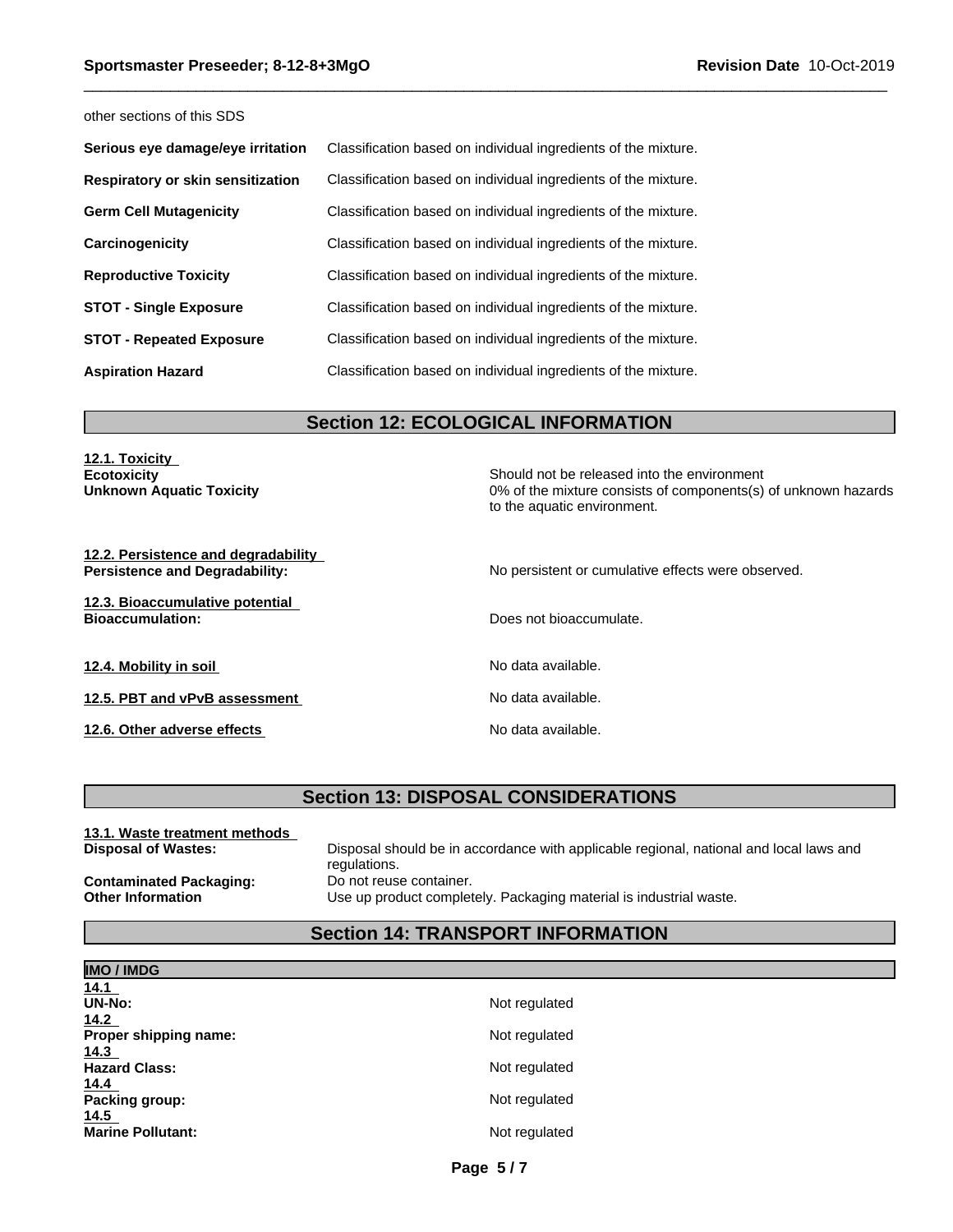| 14.6                                                                       |               |
|----------------------------------------------------------------------------|---------------|
| <b>Special Provisions</b>                                                  | None          |
| 14.7                                                                       |               |
| Bulk transport according Annex II of MARPOL and IBC Code No data available |               |
|                                                                            |               |
| <b>ADR/RID</b>                                                             |               |
| 14.1                                                                       |               |
| UN-No:                                                                     | Not regulated |
| 14.2                                                                       |               |
| Proper shipping name:                                                      | Not regulated |
| 14.3                                                                       |               |
| <b>Hazard Class:</b>                                                       | Not regulated |
| 14.4                                                                       |               |
| Packing group:                                                             | Not regulated |
| 14.5                                                                       |               |
| <b>Environmental Hazard</b>                                                | Not regulated |
| 14.6                                                                       | None          |
| <b>Special Provisions</b>                                                  |               |
| <b>IATA</b>                                                                |               |
| 14.1                                                                       |               |
| UN-No:                                                                     | Not regulated |
| 14.2                                                                       |               |
| Proper shipping name:                                                      | Not regulated |
| 14.3                                                                       |               |
| <b>Hazard Class:</b>                                                       | Not regulated |
| 14.4                                                                       |               |
| Packing group:                                                             | Not regulated |
| 14.5                                                                       |               |
| <b>Environmental Hazard</b>                                                | Not regulated |
| 14.6                                                                       |               |

**Special Provisions** None

## **Section 15: REGULATORY INFORMATION**

## **15.1. Safety, health and environmental regulations/legislation specific for the substance or mixture**

## **Belgium**

| Denmark<br>Denmark                                                                                            | No data available                                 |  |
|---------------------------------------------------------------------------------------------------------------|---------------------------------------------------|--|
| <b>France</b><br>ICPE.                                                                                        | Not regulated                                     |  |
| <b>Germany</b><br>LGK (Germany)<br>Water Endangering Class (WGK):<br>Gefahrstoffverordnung (Germany) TRGS 511 | 13<br>1 (Everris classification)<br>Not regulated |  |
| <b>Component</b><br>Single super phosphate; SSP                                                               | German WGK Section<br><b>INWG</b>                 |  |

# **15.2 Chemical safety assessment**

8011-76-5 ( 25 - 40% )

Substance(s) usage is covered according to Reach regulation 1907/2006

Take note of Dir. 98/24/EC on the protection of the health and safety of workers from risks related to chemical agents at work